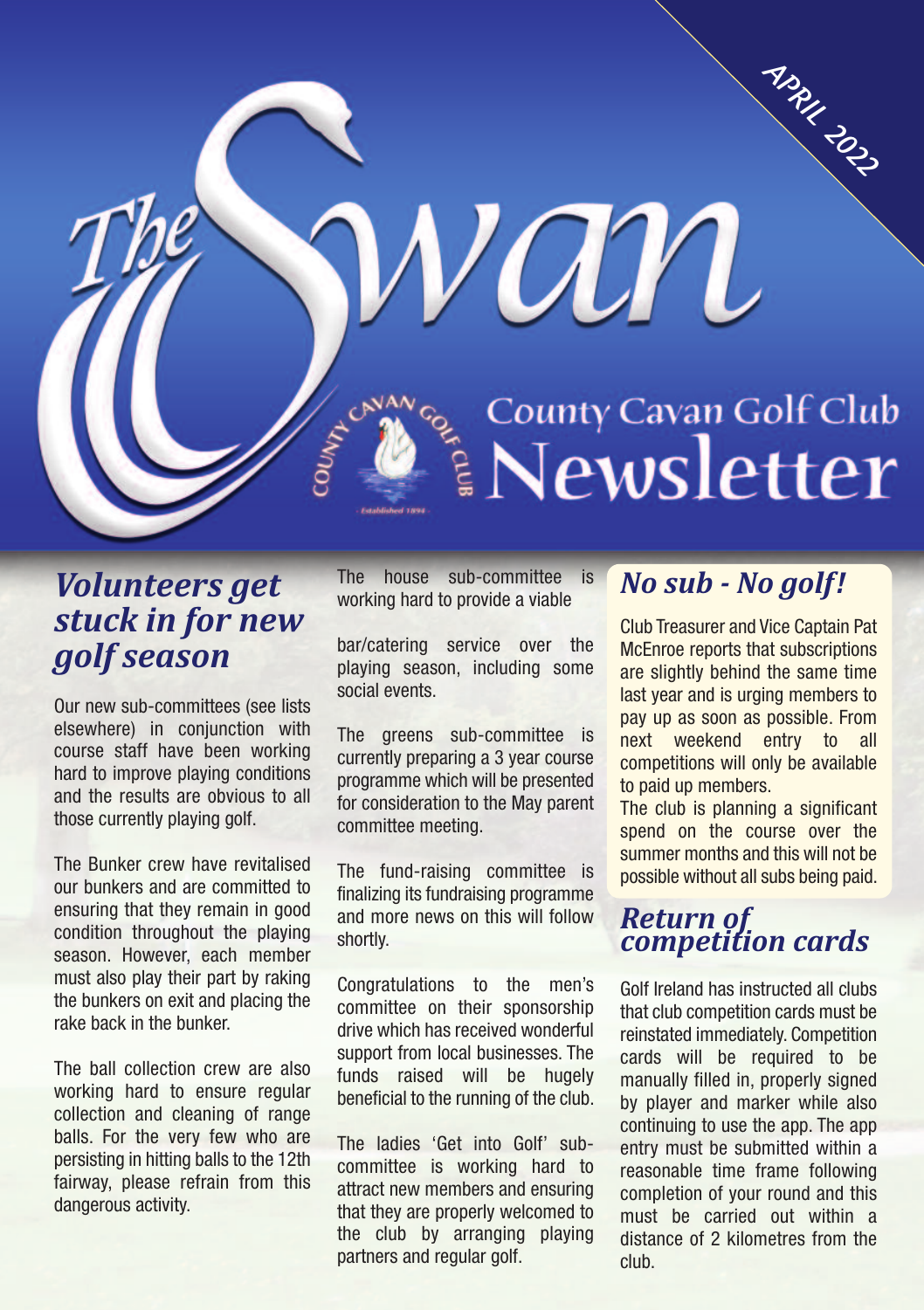



## *Telecommunications mast under construction*

Construction work for the erection of the new Celnex telecommunications mast is underway. The ducting for the mast cables is well advanced and it is expected that the entire project will be completed in June. Once commissioned this mast will ensure much improved phone/comms coverage for the local area.

The financial contribution to the club by Celnex for this facility will be ring fenced to facilitate repayment to the debenture holders.



*Works underway on the 12th hole for the installation of the new communications mast.*

## *New Greens mower cutting a dash!*

Playing members will have noticed a marked improvement in the quality of our greens following the introduction of the new greens mower. The cut is very consistant and the ball is rolling very nicely. It's up to players to ensure that their ball is rolling in the right direction and at the correct speed!

## *Inter-club competitions*

Our interclub competitions got underway last weekend with the Ulster Fourball and Ulster Cup teams both recording wins. Best wishes to all teams this season.

# *Ladies News*

Ladies are enjoying being back playing golf and the competitions have changed to 18 holes since beginning of April.

AGM of Golf Ireland (GI) was held in the Hudson Bay Hotel in Athlone on the 26th March and was attended by Lady Captain Margaret Sheridan and Captain Paddy Marron.

Captains Drive-in took place on the 13th March and was sponsored by Erne Motor Works.

The ladies commenced the Get-into Golf for ladies initiative on Tuesday 5th April. Finola Smith is organising this programme with Pete Duignan who is providing the lessons and it will run for six weeks until 10th May.

# *A big thank you to our April club sponsors*

**Erne Motor works and Cavan Hire**

Erne Motor Works - (049) 4332744





*Please support our club sponsors*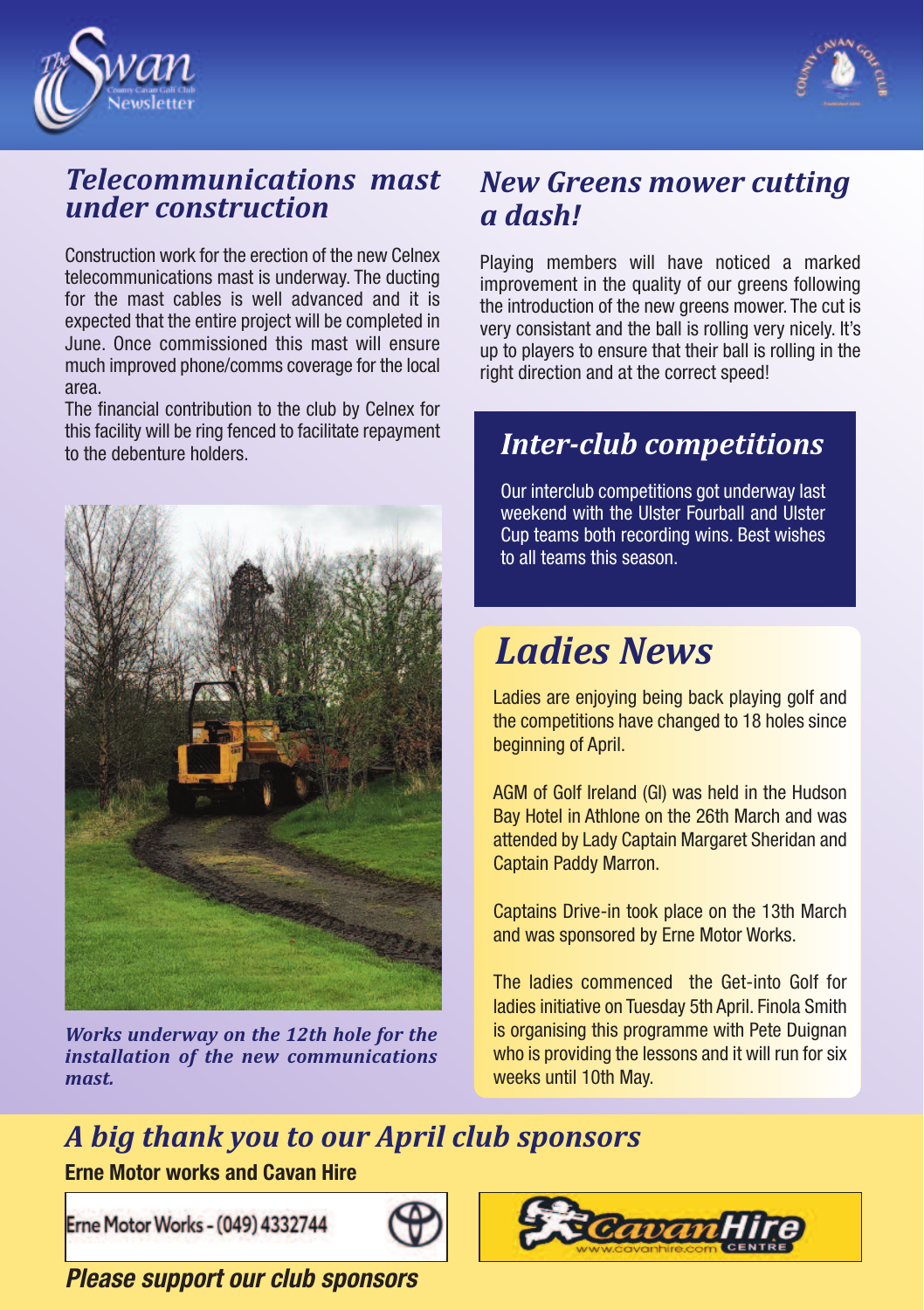



## *Pete has the lot!*

With the golf season cranking up nicely. Club Pro Pete Duignan reports that he is fully stocked and rarin' to go!

Custom club fitting is currently underway and Pete's stock includes the latest versions of Srixon, Ping, Titleist and Calloway clubs. He is also delighted to advise that he has a full stock of electric trolleys and the latest versions of both Motocaddy and Powacaddy are in stock. The shop is also full of the latest clothing and is open every day.

Lessons are continuing every Tuesday afternoon and al dayl Thursday. Such is the demand that Pete is proving an overflow session on Monday mornings. To make a booking call Pete or the Proshop.

Juvenile golf will kick off in Mid-May and parents/guardians interested in enrolling their children should contact Pete directly or leave name and number in the pro-shop.

*You can contact Pete on 086/8383252 or Pro-Shop on 049-4331283.*

# *Sub-Committees 2022*

**Greens Convenor; Johnny O'Hanlon** Ed Kellett Majella Brady Mary Malone Terry Smith Rodney Lyons Tom Downes Tom Canning

#### **House Sub-Committee**

**Convenor;** Mark Hayes **Lady Captain;** Margaret Sheridan Mary Mulvey Finbarr Donohoe Liam Bouchier Robbie Kane

#### **Fund raising Sub-Committee**

**Convenor;** Pat McEnroe Imelda Shiels Margaret Sheridan (Lady Captain) Rodney Lyons Johnny O'Hanlon

**Finance Sub-Committee Convenor;** Brendan Young Seamus Bennett Johnny O'Hanlon

#### **Swan Sub-Committee;**

**Convenor;** Johnny O'Hanlon Eamonn Rice Paul Flynn Cathy O'Hanlon Dolores Brady

#### **Communication Mast Sub-Committee Convenor;** David Shiels Garrett Fortune Eamonn Rice

**Get into Golf Sub-Committee Convenor;** Lady Captain;

Margaret Sheridan Finola Smith Cathy O'Hanlon Imelda Shiels

## *Bunker crew make all the difference*

In recent weeks members have commented favourably on the improved level of maintenance of our bunkers. This has been brought about by the involvement of a large number of volunteer members who have undertaken to regularly dig and rake our bunkers. This band of committed members was assembled by our esteemed Captain Paddy and Hon. Sec. Dave.

This excellent work also requires members playing from the bunkers to rake before leaving and ensure that the rake remains in the bunker.

|   | lim Greene                             |
|---|----------------------------------------|
|   | .vons                                  |
|   | <b>Garrett Fortune</b>                 |
| Ω | <b>Padraig McEntee</b>                 |
| ų | Paul and Niall Sheridan                |
|   | Tom Downes, Derek White and Owen S     |
|   | rendan Crowe and Leo Flood             |
|   | James Spears and Gary Jackson          |
|   | <b>Barry McDermott and Noel Mooney</b> |
|   | Seamus McIntyre & Johnny Farrelly      |
|   | draig Gaffney and Willie Lynch         |
|   | tain Paddy and Hon. Sec Dave           |